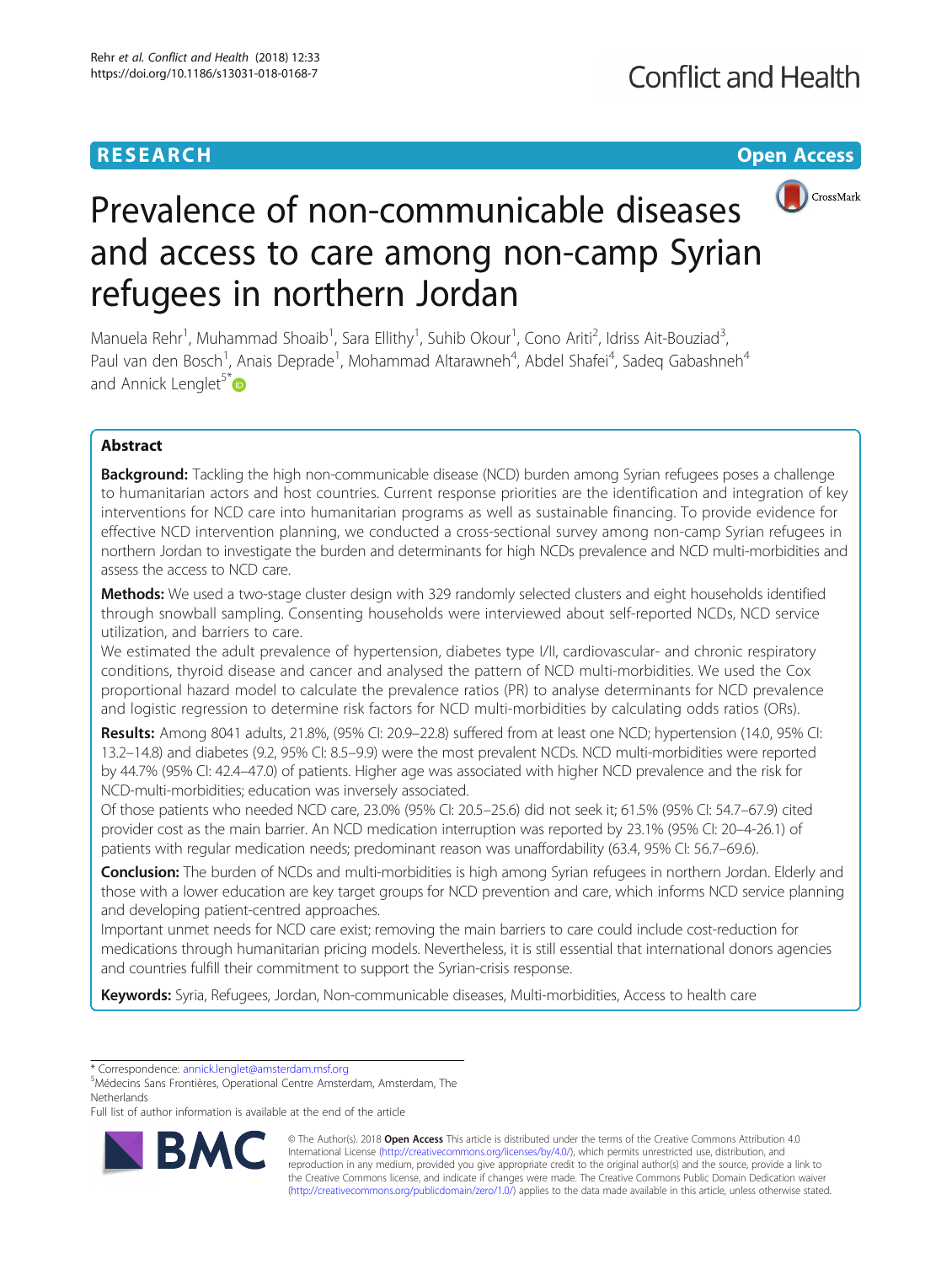# Background

Since the beginning of the Syrian crisis in March 2011, more than five million people have fled Syria to neighbouring countries in the region such as Turkey, Lebanon, Jordan, Iraq and Egypt [[1\]](#page-12-0). In Jordan alone, the United Nations High Commission for Refugees (UNHCR) has registered more than 650,000 Syrian refugees, 79% of whom reside outside of refugee camps and live in urban, peri-urban and rural areas within the Jordanian host communities [[2](#page-13-0)].

In the Eastern Mediterranean Region (EMR), the burden of non-communicable diseases (NCDs) is high: the age-standardized mortality from NCDs in 2012 was 572.7 and 640.3 deaths per 100,000 population for Syria and Jordan, respectively, which is more than 10-fold higher than the mortality rates from communicable diseases [\[3](#page-13-0)]. Previous household surveys conducted among Syrian refugees estimated that about 43 and 50% of all refugee households in Jordan and Lebanon had at least one member with an NCD, including diabetes, hypertension, cardiovascular diseases, chronic respiratory diseases and/or arthritis [\[4](#page-13-0), [5\]](#page-13-0). The most prevalent conditions reported among adults were arthritis and hypertension [\[4,](#page-13-0) [5](#page-13-0)]. Information about the prevalence and patterns of NCD multi-morbidities or determinants for high NCD prevalence in this vulnerable population are currently absent.

The high NCD burden among Syrian refugees has pushed the response to the current crisis to adapt its health interventions. Traditionally, humanitarian responses focussed on short-term control of communicable diseases, while the management of NCDs requires a long-term approach with sometimes complex and costly interventions. The need for NCD care in emergencies is increasingly recognized and essential standards, priority actions and medical guidelines for the humanitarian responses are being continuously developed and implemented [[6](#page-13-0)–[9](#page-13-0)]. To address the vast health care needs of the Syrian refugee population, host counties have also had to adjust their crisis responses. In Jordan, in light of the funding shortages in the recent years [\[10](#page-13-0)], national policies have been altered in order to strengthen national systems across all sectors, fostering economic growth and thereby addressing the needs of the Syrian refugees as well as host communities  $[11–13]$  $[11–13]$  $[11–13]$  $[11–13]$ . One policy, directly linked with access to health care, is the introduction of user-fees for Syrian refugees at public health facilities in Jordan. While previously free-of-charge, since November 2014, non-camp Syrian refugees have to pay for most health services albeit at a lower, government-subsidized rate [[14](#page-13-0)].

Access to health care for refugees, including access to NCD care, was previously studied in a national, representative survey in 2014  $[4]$ , prior to the introduction of user fees in Jordan. The authors report that the majority of Syrian refugees in Jordan did seek NCD care and identified unaffordability as the main barrier to care [[4](#page-13-0), [15](#page-13-0), [16](#page-13-0)]. Importantly, user-fees for health care have been linked with utilization and accessibility of health services in other contexts [\[17](#page-13-0)–[19](#page-13-0)], hence more evidence is required to better understand the current health access situation of Syrian refugees in Jordan.

Among other actors, Médecins Sans Frontières (MSF) currently provides NCD care in three outpatient primary care clinics in northern Jordan, which, by May 2017 had enrolled almost 3500 Syrian refugees and 1500 vulnerable Jordanians. To inform and guide health service planning efforts for the refugee population in northern Jordan, we conducted a cross-sectional survey to estimate the prevalence of NCDs, investigate the pattern of NCD multi-morbidities and determine factors associated with high NCD prevalence. Given the recent introduction of user fees for utilization of health care services by refugees, we also used the opportunity to assess the current situation with regards to access to NCD care in the same area.

# Methods

# Study design

We conducted a cross-sectional household survey in Irbid governorate in northern Jordan (Fig. [1\)](#page-2-0) using two-stage cluster methodology. In the first stage, clusters were selected from inhabited areas situated in the study area using sampling with probability of allocation proportional to the respective refugee population size of each village. We used estimated population data from UNHCR-registered Syrian refugees living in Irbid governorate as of March 2016, assuming that the geographical distribution of registered and unregistered refugees did not differ.

Clusters and the starting points for household inclusion within each cluster were randomly selected Global Positioning Systems (GPS) points. These were generated using Quantum Geographic Information Systems (GIS) software (QGIS, v.2.12.1), which randomly assigned GPS points within the geographical limit of villages and cities in the governorate. As official municipal boundaries for GIS software for the governorate did not exist, we newly traced the geographical boundaries of each of the villages or cities. For the second stage we selected households using snowball sampling within each cluster (see below).

Sample size estimates were based on information from recent household surveys in Jordan [\[4,](#page-13-0) [15](#page-13-0)]. We assumed the NCD household prevalence of Syrian refugees in Jordan was 40%, a design effect of 2.0, a non-response rate of 10% and a mean household size of 6.5 individuals. Based on these, we calculated that 2616 households needed to be interviewed, divided over 327 clusters with eight households in each cluster.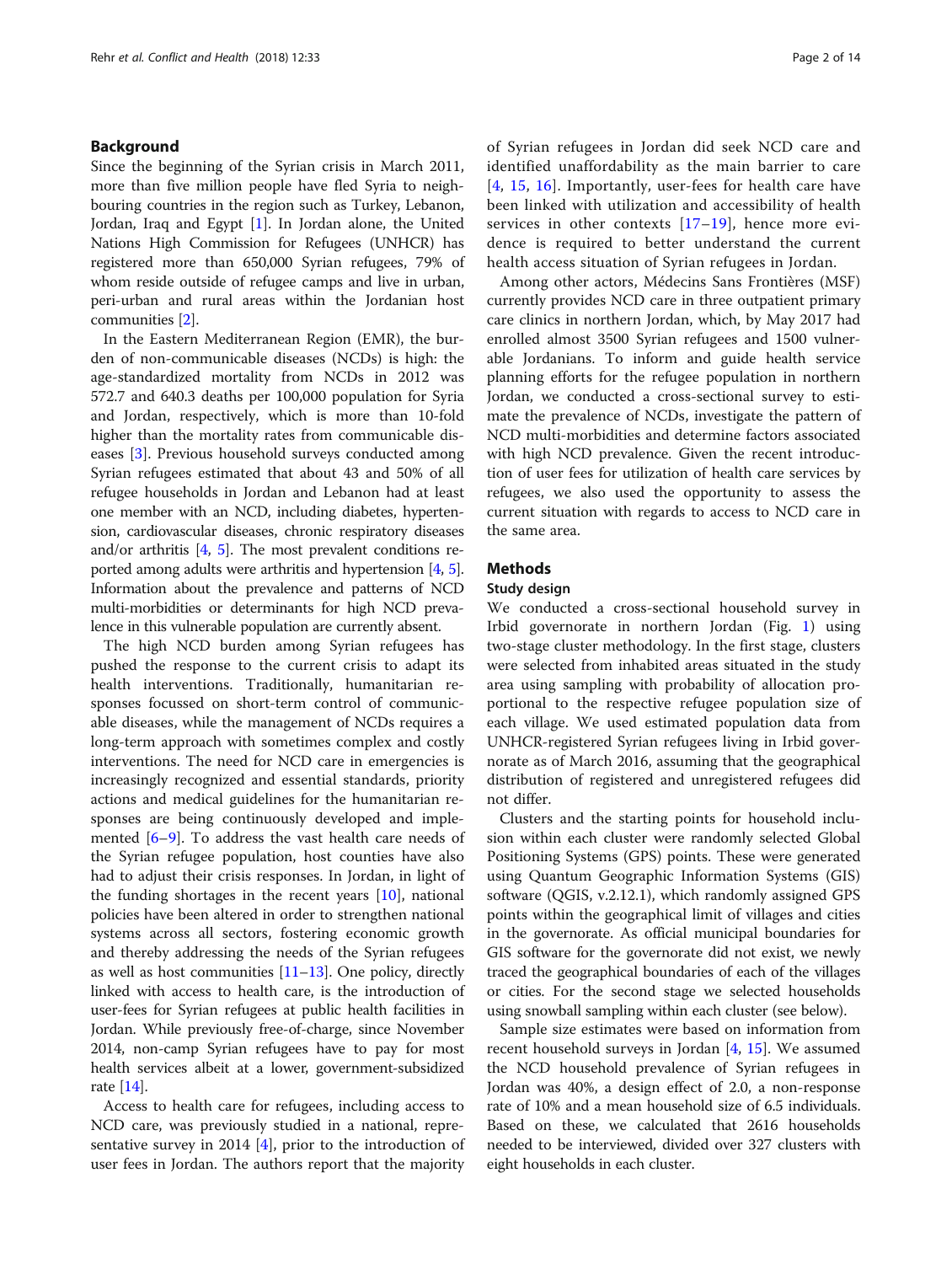

<span id="page-2-0"></span>

The Ethical Review Board of MSF and the Ministry of Health in Jordan approved the study protocol.

# Participants

The study population consisted of the Syrian refugees living outside official refugee camps in Irbid governorate. Syrian households were considered for inclusion in the survey if they arrived in Jordan in or after January 2012 and if they were living in Jordan in the 6 months prior to the survey interview.

# Procedures

The survey was conducted between May 22 and June 28 2016. We used 18 interviewer teams of two data collectors (one male and one female). Teams were trained for 2.5 days on the methods of sampling, interviewing skills, the questionnaire and data collection tools. The training included a pilot test for the questionnaire.

Survey teams used tablet devices (GPS-app: OsmAnd) to locate the GPS-starting point of the respective cluster. Teams identified the first Syrian household that was geographically nearest to the cluster coordinates by asking pedestrians, shop owners or by approaching houses directly. After the first interview was completed, teams identified another seven households through referral, starting from the first interviewed household (i.e. snowball sampling).

Clusters that were not accessible due to security reasons were replaced by clusters in the nearest accessible village. In areas in which data collectors interviewed all resident households but could not identify more, the clusters were cancelled and replacement clusters were randomly selected in nearby areas.

Prior to every interview, written informed consent was obtained from the head of the household. In the absence of the head of household any adult family member  $(≥ 18$  years) could provide written informed consent in their place. The consenting respondent was asked about socio-demographics of every household member and household economics (see next section). If one adult household member was reported to suffer from an NCD, s/he was invited for a more detailed interview on access to NCD care. If there was more than one household member with an NCD, one was randomly selected using random numbers. Prior to commencing with the interview about the access to NCD care, the respondent was asked for oral informed consent, which was witnessed and noted in the questionnaire by the data collectors.

The questionnaire was formatted using the open-source toolbox Open Data Kit (ODK) [\[20](#page-13-0)]. It consisted of the following sections: 1) Household level data (the time of arrival in Jordan, governorate of origin in Syria, household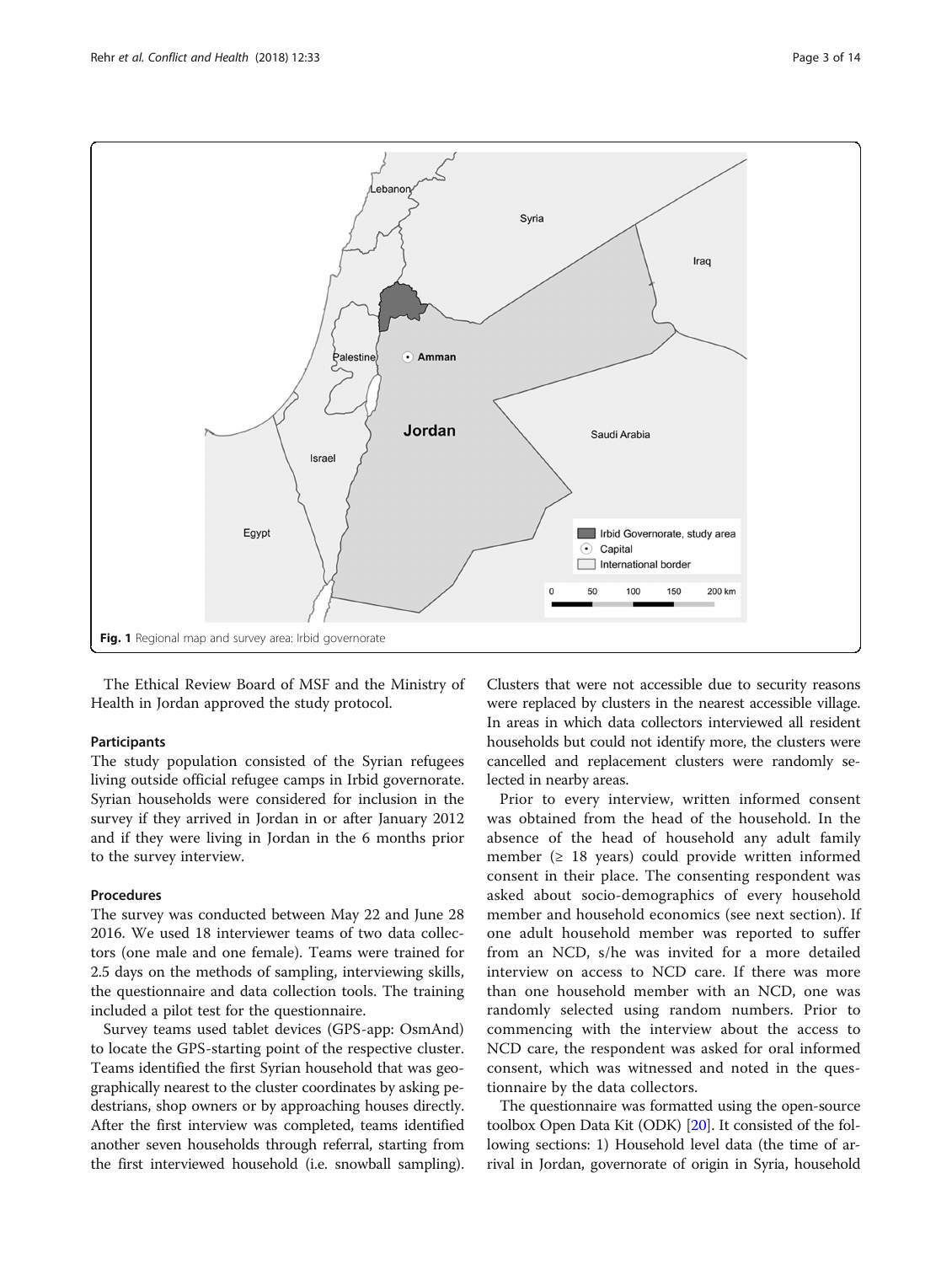economics); 2) Individual level data (age, gender and educational level, physical disabilities, legal registration status and presence of non-communicable diseases for every member). 3) Access to NCD care (NCD health care needs in the past 6 months, NCD care-seeking behaviour the last time care was needed, health sector utilization and expenditures the last time NCD care was sought, perceived main barriers to NCD care).

The questionnaire was designed drawing from MSFs experience in conducting similar surveys in other projects and from previously conducted surveys among Syrian refugees in Jordan [\[4](#page-13-0)]. Phrasing and definitions were reviewed and agreed upon with relevant technical experts in MSF and MoH. The questionnaire was initially written in English and translated into Arabic. Correctness and accuracy were checked and adjusted by Arabic-speaking experts and finally piloted among Syrian households in two villages, which were outside the survey sampling-scheme. Corrections were made after the pilot.

# Variables and definitions

A household was defined as a person or a group of people, who live together in the same unit and who are under the responsibility of the head of household. Household members were defined as those individuals living in the household at any time during the recall period (6 months prior to the survey). Collected socio-demographic data on individual household members included: age (numerical), gender (male/female), highest level of education (no education/primary/secondary/high school/university) and disability (defined as having a physical impairment that has a substantial negative effect on the persons ability to do normal daily activities).

Individuals were considered as being legally registered refugees if they reported that they were registered with UNHCR and had obtained a Ministry of Interior Card (MOI) from the Jordanian government.

Having an NCD was defined as suffering from one or more of the following conditions: hypertension, diabetes mellitus type I or II (combined), cardiovascular conditions, chronic respiratory conditions, thyroid disease and/or cancer. The presence of NCDs was self-reported and the data collectors did not ask for further medical documentation to verify the information given. NCD multi-morbidities were defined as having two or more of the six investigated NCDs. The assessment of NCD morbidities focussed on those NCDs for which MSF provides medical care in the study catchment area.

We collected information on household characteristics and economics, which included: household size (calculated from individual member data), date of arrival in Jordan, governorate of origin in Syria, household income in the month prior to the survey (defined as monetary income from cash assistance, work, family financial support, loans or others sources to be specified). Cash generated from selling World Food Program (WFP) food vouchers was excluded from monetary income and separately considered under the variable "Received WFP food vouchers in the month prior to the survey". We also collected information on household expenditures and whether the household was in debt. Households were considered to be urban if they resided in Irbid city or Ramtha city; otherwise they were classified as rural.

We assessed access to healthcare by asking whether self-report NCD patients had required and sought NCD care in the past 6 months. We asked if the type of care sought had been accessed through the public, private or NGO sector. We also asked which direct costs (consultations, diagnostics and medications) were incurred for the last reported NCD care visit. If individuals reported that they had not sought any care for the NCD when it was required, we inquired for the reasons for this. We also asked NCD patients on their current needs for NCD medication and whether they had stopped taking NCD medication in the last 6 months for longer than 2 weeks (and the reasons for this).

# Statistical analysis

We calculated proportions of descriptive variables including their 95% confidence intervals (95% CI). Cox Proportional Hazard Regression modelling [[21](#page-13-0), [22\]](#page-13-0) was used to analyse determinants for NCD prevalence including age, gender, education and location of living. The magnitude of association is presented as prevalence ratios (PRs) and 95% CI and p-values were calculated from Wald Tests. Logistic regression modelling was used to analyse factors associated with NCD-multi-morbidities including age, gender, education on location of living. The magnitude of association is presented as Odds ratios (ORs) and 95% CI and p-values were calculated from Wald Tests.

To analyse characteristics associated with NCD care-seeking behaviour logistic regression was used including the following variables: age, gender, education, type of NCDs, legal registration status, physical disabilities, household income, −debt, and -size, having received WFP food vouchers as well as location of living. The fully adjusted regression model controlled for age, gender, education, reported diabetes, hypertension, cardiovascular and respiratory conditions, household income and -size. The magnitude of association for logistic regression analyses are presented as ORs and 95% CI with respective p-values calculated from Wald Tests.

The analysis was conducted using STATA 14 (StataCorp, College Station, TX, USA). All analyses accounted for the two-stage cluster survey design by using "svyset" to declare the survey design and the svy-prefix for subsequent analyses [\[23](#page-13-0)].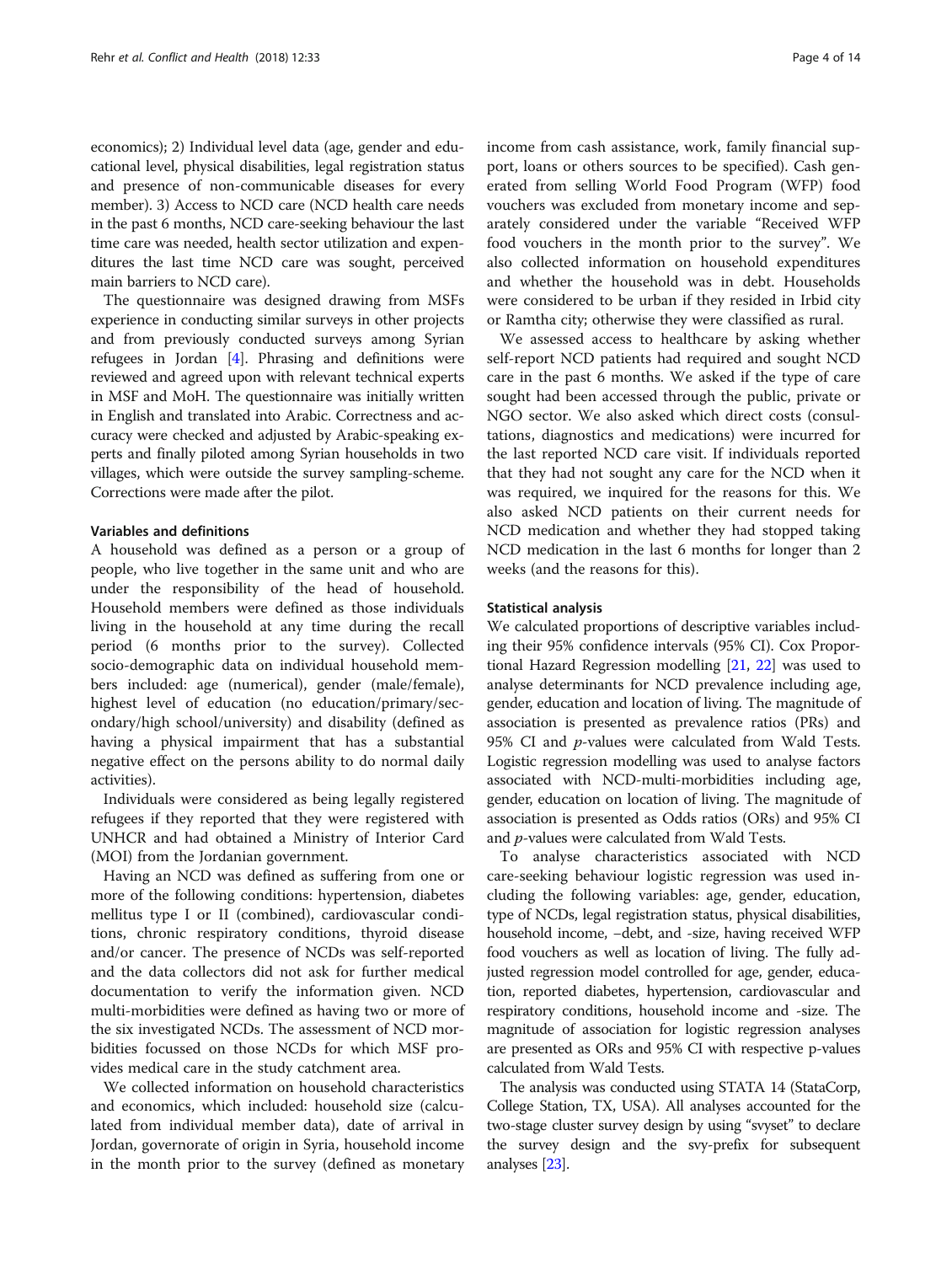# Results

#### Characteristics of Syrian refugees

A total of 2712 households were approached of which 2587 (95.4%) consented to the interview. The majority of households (79.0%) originated from Dar'a governorate in southern Syria and had lived on average 3.42 years in Jordan at the time of the survey. The mean household expenditure exceeded the mean income (508.2 USD vs. 338.3 USD) and the majority of households reported being in debt (79.3%) (Additional file [1](#page-12-0): Table S1).

The survey included 17,579 individuals, which comprised approximately 12.4% of the entire non-camp Syrian refugee population estimated by UNHCR for Irbid governorate at the time of the survey, including those with- and without a UNHCR Asylum Seeker Certificate [\[2](#page-13-0)]. Among those, 8041 (45.7%) were adults ≥18 years of age and 55.7% of adults were female. The majority of adults (79.8%) reported a fully legal status, i.e. holding a UNHCR Asylum Seeker Certificate and a MOI card. While 63.7% of adults had completed at least secondary school, 12.6% reported no formal education (Additional file [1](#page-12-0): Table S1).

#### NCD prevalence

Among adult Syrian refugees, 21.8% (95% CI 20.9–22.8) reported they suffered from at least one NCD, including hypertension, diabetes, cardiovascular- or chronic respiratory conditions, thyroid diseases or cancer. The most prevalent reported NCD was hypertension (14.0, 95% CI 13.2–14.8), followed by diabetes type I/II (9.2, 95% CI 8.5–9.9) and cardiovascular conditions (5.7, 95% CI 5.1–6.3). Chronic respiratory conditions, thyroid disease or cancer were reported by 3.2% (95% CI 2.8–3.6), 2.5% (95% CI: 2.2–2.9) and 0.6% (0.4–0.7) of adults, respectively.

## Determinants for high NCD prevalence

More women reported having hypertension compared to men (aPR 1.36, 95% CI 1.23–1.50) (Table [1\)](#page-5-0). Similar observations were made for diabetes where the prevalence was higher in women than in men (aPR: 1.22, 95% CI 1.07–1.40). In contrast, the prevalence of cardiovascularand chronic respiratory diseases were comparable in men and women; neither unadjusted nor adjusted regression analysis revealed that gender was a determinant for high prevalence (Table [1\)](#page-5-0).

The prevalence of all investigated NCDs increased with age, whereby the highest increase was observed for diabetes, hypertension and cardiovascular conditions. Specifically, the prevalence of diabetes among 18–39 year old refugees was 1.2% (95% CI 0.9–1.5) and increased to 40.1% (95% CI 36.8–43.5) in adults over 59 years of age (aPR: 26.89, 95% CI 20.44–35.36) (Table [1](#page-5-0)). Similarly, the prevalence of hypertension and cardiovascular conditions were more than 20-fold higher in adults over 59 years compared to the youngest age group (Table [1\)](#page-5-0).

We further observed that the level of education was associated with the prevalence of investigated NCDs. The adjusted prevalence estimates for diabetes, hypertension, cardiovascular- and chronic respiratory conditions were between 1.4 and 1.5-times higher among adults with no education compared to those with secondary and higher education (Table [1\)](#page-5-0).

# NCD multi-morbidities

The burden of NCD multi-morbidities among the Syrian refugee population was high: among all adults with at least one of the six investigated NCDs, 44.7% (95% CI 42.4–47.0) reported more than one NCD. Specifically, 30.4% (95% CI 28.3–32.4) of NCD patients suffered from two NCDs, 12.6% (95% CI 11.1–14.3) suffered from three NCDs and 1.8% (95% CI 1.2–2.5) reported more than three NCDs. Most patients suffered from hypertension only (22.7%), followed by patients who suffered from hypertension in combination with diabetes (17.6%) and patients who suffered from diabetes only (10.1%) (Additional file [2](#page-12-0): Table S2).

The risk of having NCD multi-morbidities increased with age and was higher in patients with no or low education level (Table [2](#page-6-0)). In the adjusted analysis, patients over 59 years of age were 7.3-times more likely to suffer from NCD multi-morbidities (aOR: 7.34, 95% CI: 5.15–10.47). Similarly, patients were almost twice as likely to suffer from multi-morbidities if they had no education compared to those who completed at least completed secondary school (aOR: 1.75, 95% CI: 1.32–2.32).

# Care-seeking behaviour for non-communicable diseases

In the analysis for access to NCD care among Syrian refugees in northern Jordan, we included 1243 adult, self-reported NCD patients. Of these, 1133 (91.2, 95% CI: 89.1–92.9) reported that they had needed NCD medical care in the 6 months prior to the interview. Of those NCD patients who needed care, 23.0% (95% CI: 20.5–25.6) did not seek it the last time it was needed.

The main reason for not seeking NCD care was that the costs for the medical care were perceived as too expensive (61.5%; 95% CI 54.7–67.9) (Table [3\)](#page-7-0). Other frequently mentioned reasons were related to knowledge about NCD services, such as not knowing where to go or believing it is not important, which were reported by 12.7% (95% CI 9.1–17.4). Unavailability of NCD services prevented 9.6% (95% CI 6.6–13.9) of NCD patients who needed care from seeking it (Table [3](#page-7-0)).

#### Factors associated with NCD care-seeking behaviour

In the adjusted regression model age, household income and having diabetes, hypertension or cardiovascular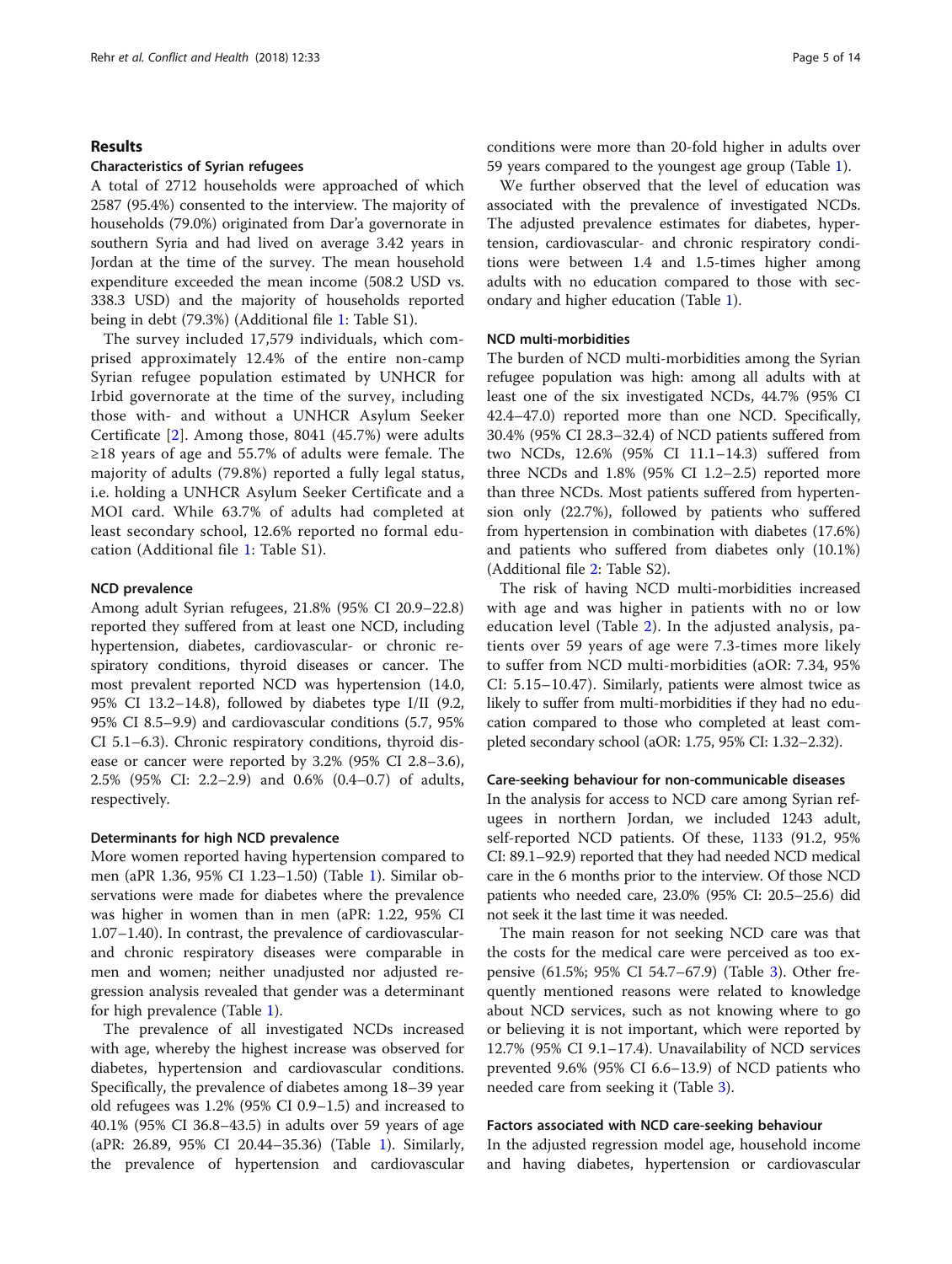|                           |              | Prevalence             | Unadjusted PR       | Adjusted PR (aPR)   | Wald Test |
|---------------------------|--------------|------------------------|---------------------|---------------------|-----------|
|                           | $\mathsf{n}$ | % (95% CI)             | (95% CI)            | (95% CI)            | $p$ value |
| Hypertension              |              |                        |                     |                     |           |
| Gender                    |              |                        |                     |                     |           |
| Male                      | 394          | $11.1\% (10.1 - 12.1)$ | reference           | reference           |           |
| Female                    | 732          | 16.4% (15.4-17.4)      | $1.50(1.34 - 1.64)$ | $1.36(1.23 - 1.50)$ | < 0.001   |
| Age                       |              |                        |                     |                     |           |
| 18-39 years               | 110          | 2.2% (1.8-2.7)         | reference           | reference           |           |
| 40-59 years               | 504          | 24.0% (22.2-26.0)      | 11.14 (8.91-13.94)  | 10.45 (8.36-13.06)  | < 0.001   |
| $\geq$ 60 years           | 512          | 61.8% (58.5-65.1)      | 28.69 (23.22-35.44) | 23.48 (18.87-29.23) |           |
| Education                 |              |                        |                     |                     |           |
| None                      | 439          | 43.5% (40.2-46.8)      | 5.74 (5.09-6.46)    | $1.42(1.25 - 1.61)$ |           |
| Primary                   | 299          | 15.8% (14.1-17.6)      | $2.08(1.80 - 2.40)$ | $1.31(1.15 - 1.49)$ | < 0.001   |
| Secondary & higher        | 388          | 7.6% (6.9-8.3)         | reference           | reference           |           |
| Location of residence     |              |                        |                     |                     |           |
| Rural                     | 480          | 13.1% (12.0-14.3)      | reference           | reference           |           |
| Urban                     | 646          | 14.8% (13.8-15.8)      | $1.12(1.01 - 1.26)$ | 1.07 (0.97-1.18)    | 0.170     |
| Diabetes (type I/II)      |              |                        |                     |                     |           |
| Gender                    |              |                        |                     |                     |           |
| Male                      | 275          | 7.7% (6.9-8.7)         | reference           | reference           |           |
| Female                    | 465          | 10.4% (9.6-11.3)       | $1.35(1.18 - 1.53)$ | 1.22 (1.07-1.40)    | 0.004     |
| Age                       |              |                        |                     |                     |           |
| 18-39 years               | 61           | $1.2\%$ (0.9-1.5)      | reference           | reference           |           |
| 40-59 years               | 347          | 16.5% (15.0-18.3)      | 13.84 (10.67-17.95) | 12.92 (9.93-16.81)  | < 0.001   |
| $\geq$ 60 years           | 332          | 40.1% (36.8-43.5)      | 33.54 (26.03-43.22) | 26.89 (20.44-35.36) |           |
| Education                 |              |                        |                     |                     |           |
| None                      | 288          | 28.5% (25.7-31.5)      | 5.73 (4.89-6.70)    | 1.48 (1.24-1.77)    |           |
| Primary                   | 197          | 10.4% (9.0-12.0)       | 2.08 (1.74-2.50)    | $1.31(1.10-1.56)$   | < 0.001   |
| Secondary & higher        | 255          | $5.0\%$ $(4.4-5.6)$    | reference           | reference           |           |
| Location of residence     |              |                        |                     |                     |           |
| Rural                     | 314          | $8.6\%$ (7.6-9.7)      | reference           | reference           |           |
| Urban                     | 426          | 9.7% (8.9-10.7)        | 1.13 (0.97-1.32)    | 1.08 (0.94-1.25)    | 0.286     |
| Cardiovascular conditions |              |                        |                     |                     |           |
| Gender                    |              |                        |                     |                     |           |
| Male                      | 200          | $5.6\%$ (4.9-6.5)      | reference           | reference           |           |
| Female                    | 256          | $5.7\%$ $(5.1-6.5)$    | $1.02(0.86 - 1.21)$ | $0.93(0.78 - 1.11)$ | 0.415     |
| Age                       |              |                        |                     |                     |           |
| 18-39 years               | 57           | $1.1\%$ (0.9-1.5)      | reference           | reference           |           |
| 40-59 years               | 165          | 7.9% (6.7-9.2)         | 7.04 (5.25-9.45)    | 6.71 (4.98-9.04)    | < 0.001   |
| $\geq$ 60 years           | 234          | 28.3% (25.2-31.6)      | 25.30 (19.01-33.68) | 21.44 (15.43-29.79) |           |
| Education                 |              |                        |                     |                     |           |
| None                      | 177          | 17.5% (15.2-20.1)      | 5.54 (4.55-6.75)    | $1.38(1.07 - 1.77)$ |           |
| Primary                   | 117          | $6.2\%$ $(5.1 - 7.5)$  | $1.95(1.54 - 2.47)$ | $1.23(0.98 - 1.54)$ | 0.038     |
| Secondary & higher        | 162          | $3.2\% (2.7 - 3.7)$    | reference           | reference           |           |

<span id="page-5-0"></span>

| Table 1 NCD prevalence and prevalence ratios (PR). Fully adjusted PRs (aPR) controlled for all variables: age, gender, education and |  |  |  |  |  |
|--------------------------------------------------------------------------------------------------------------------------------------|--|--|--|--|--|
| location of living ( $N = 8029$ )                                                                                                    |  |  |  |  |  |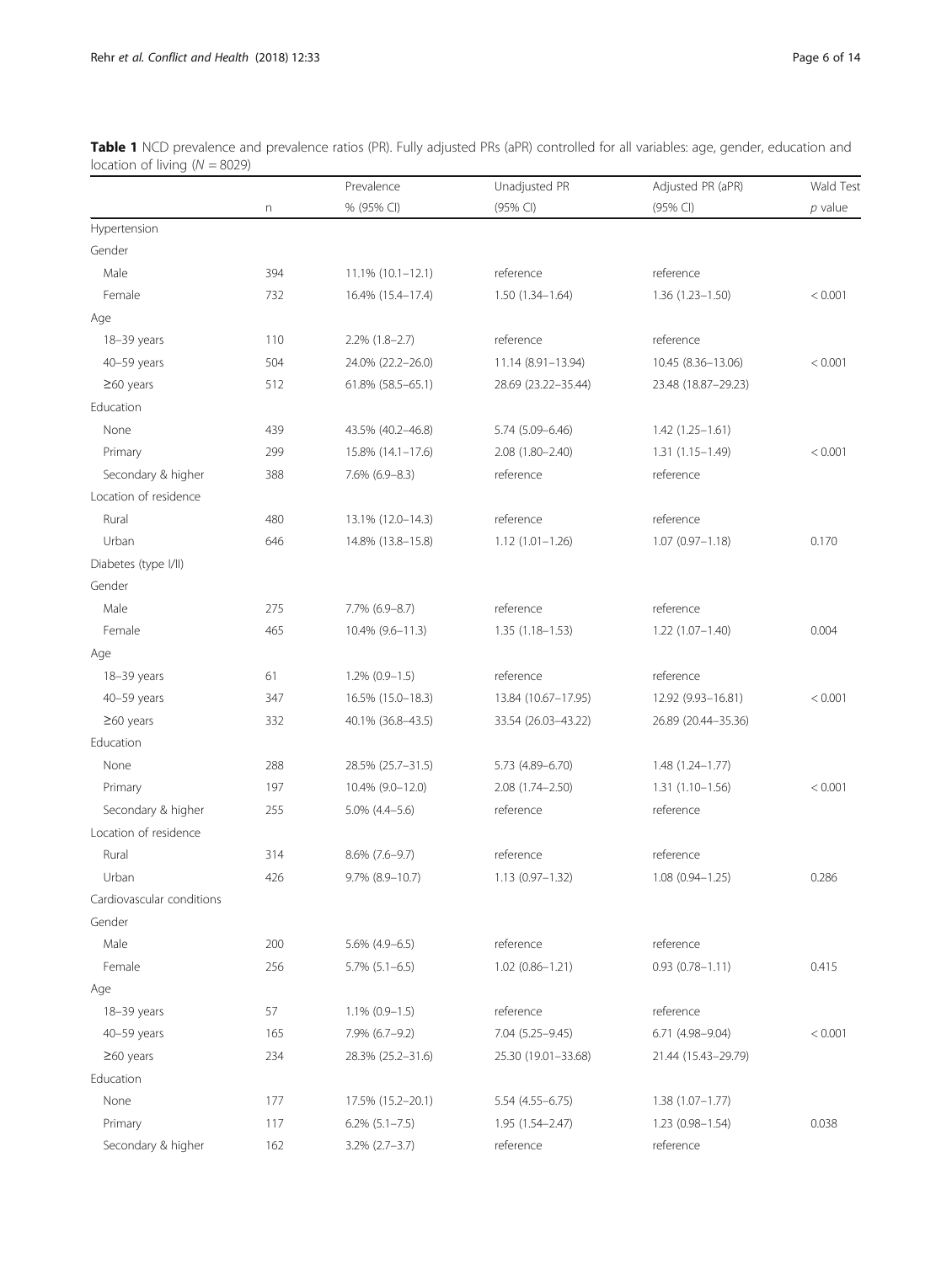|                                |     | Prevalence          | Unadjusted PR       | Adjusted PR (aPR)      | Wald Test |
|--------------------------------|-----|---------------------|---------------------|------------------------|-----------|
|                                | n   | % (95% CI)          | $(95%$ CI)          | (95% CI)               | $p$ value |
| Location of residence          |     |                     |                     |                        |           |
| Rural                          | 212 | $5.8\%$ $(5.0-6.7)$ | reference           | reference              |           |
| Urban                          | 244 | $5.6\%$ $(4.9-6.3)$ | $0.96(0.79 - 1.17)$ | $0.91(0.75 - 1.09)$    | 0.312     |
| Chronic respiratory conditions |     |                     |                     |                        |           |
| Gender                         |     |                     |                     |                        |           |
| Male                           | 99  | $2.8\%$ $(2.3-3.4)$ | reference           | reference              |           |
| Female                         | 158 | $3.5\%$ $(3.0-4.1)$ | $1.27(0.98 - 1.66)$ | $1.19(0.91 - 1.57)$    | 0.200     |
| Age                            |     |                     |                     |                        |           |
| 18-39 years                    | 117 | $2.3\%$ $(1.9-2.8)$ | reference           | reference              |           |
| 40-59 years                    | 93  | $4.4\%$ $(3.6-5.4)$ | 1.93 (1.49-2.51)    | $1.86(1.43 - 2.43)$    | < 0.001   |
| $\geq 60$ years                | 47  | $5.7\%$ $(4.4-7.3)$ | 2.48 (1.82-3.37)    | 1.98 (1.35-2.91)       |           |
| Education                      |     |                     |                     |                        |           |
| None                           | 61  | $6.0\%$ $(4.7-7.7)$ | $2.15(1.62 - 2.85)$ | $1.46(1.01 - 2.11)$    |           |
| Primary                        | 52  | $2.7\%$ (2.0-3.7)   | $0.97(0.69 - 1.37)$ | $0.88$ $(0.62 - 1.23)$ | 0.052     |
| Secondary & higher             | 144 | $2.8\%$ $(2.4-3.3)$ | reference           | reference              |           |
| Location of residence          |     |                     |                     |                        |           |
| Rural                          | 128 | $3.5\%$ (2.9-4.2)   | reference           | reference              |           |
| Urban                          | 129 | $3.0\%$ $(2.5-3.5)$ | $0.84(0.65 - 1.08)$ | $0.84(0.65 - 1.08)$    | 0.172     |

<span id="page-6-0"></span>

|  | Table 1 NCD prevalence and prevalence ratios (PR). Fully adjusted PRs (aPR) controlled for all variables: age, gender, education and |  |  |  |  |  |  |
|--|--------------------------------------------------------------------------------------------------------------------------------------|--|--|--|--|--|--|
|  | location of living $(N = 8029)$ (Continued)                                                                                          |  |  |  |  |  |  |

Table 2 Risk factors for NCD multi-morbidities ( $N = 1756$ ). Fully adjusted aPRs controlled for all variables: age, gender, education and location of living

|                       |                     |                          |                        | Odds Ratio: Having more than one NCD |                  |
|-----------------------|---------------------|--------------------------|------------------------|--------------------------------------|------------------|
|                       | Having one NCD only | Having more than one NCD | Unadjusted OR          | Adjusted OR                          | <b>Wald Test</b> |
|                       | % (n)               | % (n)                    | (95% CI)               | $(95%$ CI)                           | (p value)        |
| Gender                |                     |                          |                        |                                      |                  |
| Male                  | 59.4% (390)         | 40.6% (267)              | reference              | reference                            |                  |
| Female                | 52.9% (581)         | 47.1% (518)              | $1.30(1.07 - 1.58)$    | $1.21(0.97 - 1.52)$                  | 0.094            |
| Age                   |                     |                          |                        |                                      |                  |
| $18 - 39$ years       | 83.2% (301)         | 16.9% (61)               | reference              | reference                            |                  |
| 40-59 years           | 59.2% (462)         | 40.9% (319)              | 3.41 (2.50-4.65)       | $3.07(2.24 - 4.20)$                  | < 0.001          |
| $\geq$ 60 years       | 33.9% (208)         | 66.1% (405)              | $9.61(6.96 - 13.26)$   | 7.34 (5.15-10.47)                    |                  |
| Education             |                     |                          |                        |                                      |                  |
| None                  | 37.7% (204)         | 62.3% (337)              | $3.69$ $(2.95 - 4.65)$ | $1.75(1.32 - 2.32)$                  |                  |
| Primary               | 53.1% (240)         | 46.9% (212)              | $1.97(1.55 - 2.51)$    | $1.57(1.22 - 2.03)$                  | < 0.001          |
| Secondary & higher    | 69.1% (527)         | 30.9% (236)              | reference              | reference                            |                  |
| Location of residence |                     |                          |                        |                                      |                  |
| Rural                 | 57.3% (438)         | 42.8% (327)              | reference              | reference                            |                  |
| Urban                 | 53.8% (533)         | 46.2% (458)              | $1.15(0.95 - 1.39)$    | $1.14(0.93 - 1.40)$                  | 0.219            |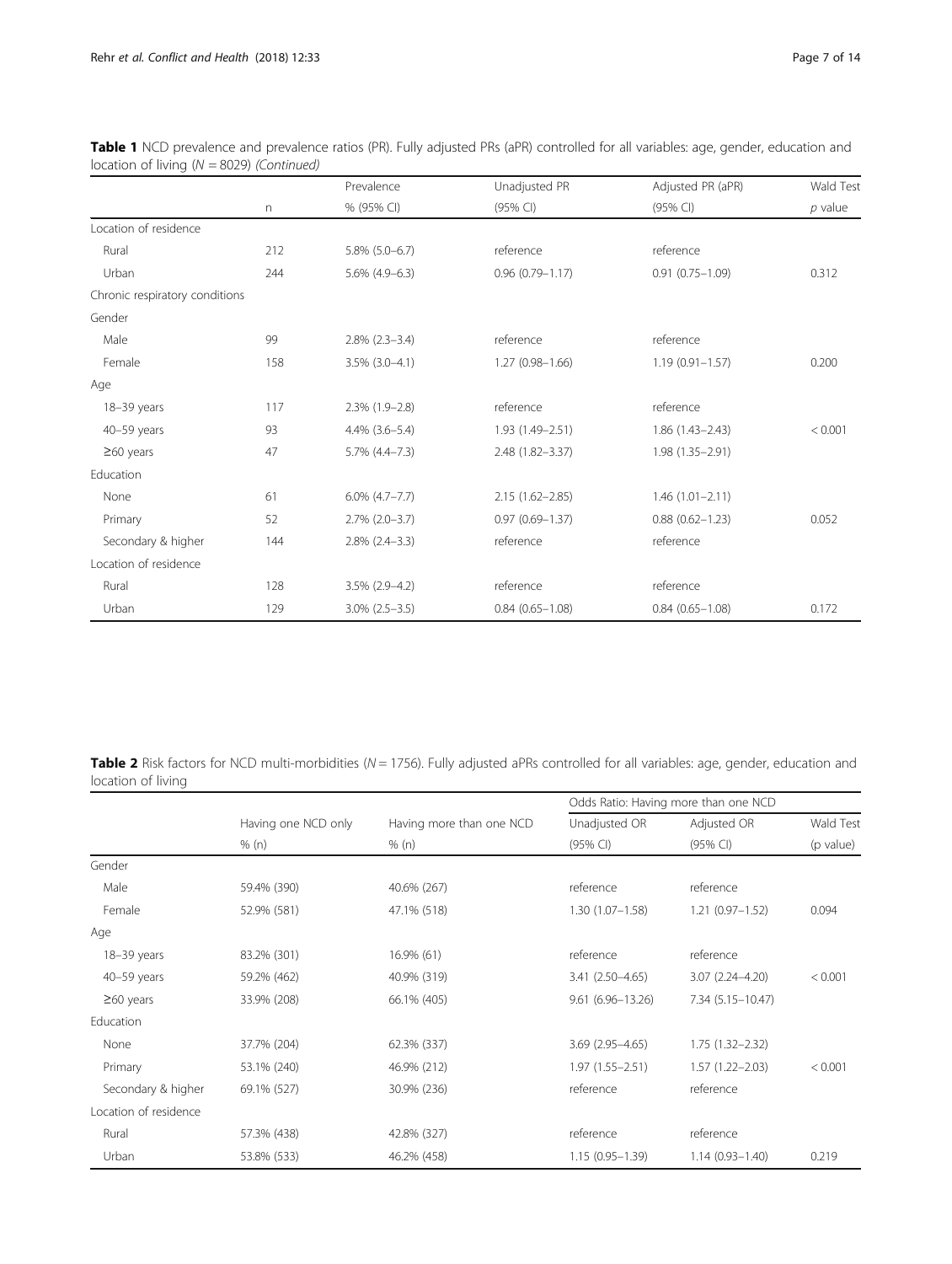<span id="page-7-0"></span>Table 3 Reasons for not seeking NCD medical care the last time it was needed  $(N = 260)$ 

|                                                                                                                  | n   | % (95% CI)            |
|------------------------------------------------------------------------------------------------------------------|-----|-----------------------|
| Affordability of NCD services: Direct health<br>care provider costs                                              | 160 | 61.5% (54.7-67.9)     |
| Knowledge of NCD services: Did not know<br>where to go or did not think it was important                         | 33  | 12.7% (9.1-17.4)      |
| Availability of NCD services: Inadequate<br>service quality, service/staff not available<br>or long waiting list | 25  | $9.6\%$ (6.6-13.9)    |
| Approachability of NCD services: Lack or costs<br>of transport or incomplete legal status                        | 14  | $5.4\%$ $(3.1-9.2)$   |
| Acceptability of NCD services: Rude/rejecting<br>staff attitude                                                  | 2   | $0.8\%$ $(0.2 - 3.0)$ |
| Other reasons                                                                                                    | 20  | 7.7% (4.8-12.1)       |
| Don't know                                                                                                       | 6   | $2.3\%$ (1.0-5.1)     |

conditions were independently associated with NCD care-seeking behaviour. Patients who were older than 59 years were more likely to seek NCD care if needed compared to the youngest age group of 18–39 year old NCD patients (aOR: 1.97, 95% CI: 1.14–3.42) (Table [4](#page-8-0)). Patients with hypertension or diabetes were more likely to seek care compared to patients who suffered from other NCDs (aOR: 1.80, 95% CI: 1.26–2.57 and aOR: 2.41, 95% CI: 1.71–3.40) (Table [4](#page-8-0)).

Among socio-economic characteristics of patients and their households, the monthly household income was independently associated with NCD care-seeking behaviour. NCD patients who lived in a household of the richest income quintile were twice as likely to seek NCD care compared to patients from households in the lowest income quintile (aOR: 2.07, 95% CI: 1.16–3.70) (Table [4](#page-8-0)). Other socio-economic factors such as the household debt or receiving WFP food vouchers did not show any association with NCD care-seeking behaviour in the unadjusted and adjusted analysis. There was also little evidence that education level, urban/rural living or legal registration status were associated with care-seeking behaviour (Table [4\)](#page-8-0).

# Health facility utilization and expenditures for NCD care

The majority of NCD patients in Irbid governorate sought NCD care at an NGO (51.1, 95% CI: 47.2–55.0), while 27.0% (95% CI: 23.9–30.4) went to a public sector facility and 18.0% (95% CI: 15.4–20.9) sought NCD care in the private sector (Table [5](#page-10-0)).

Of the interviewed NCD patients who reported they did seek NCD care when needed ( $N = 873$ ), the majority also received care when approaching the health facility of choice (95.2, 95% CI 93.4–96.5) (Table [5\)](#page-10-0). The main reason for not receiving care was reported to be unaffordability of health service provider costs, which was

mentioned by 14 out of 32 patients who did not receive care (43.8, 95% CI 28.6–60.2).

Of all NCD patients who received NCD care  $(N = 831)$ , 38.2% (95% CI: 34.7–41.8) paid for the consultation while 60.3% (95% CI: 56.6–63.8) received free-of-charge services. Approaching the private sector required 83.6% (95% CI: 76.7–88.7) of patients to pay for services, while only a small proportion of patients paid for NCD care in an NGO facility (7.3, 95% CI: 5.1–10.3) (Table [5](#page-10-0)). Among those who did pay, the mean price across all sectors was 64.2 USD, which includes only direct health care cost but not payments made for transport to the facilities or other indirect health care costs (Table [5](#page-10-0)). These costs represented 19% of the average household income in the previous month.

Since about half of the NCD patients received free-of-charge health services at an NGO-facility in northern Jordan, the average cost burden for a household with an NCD patient differs from the aforementioned actual price for a consultation, diagnostics and medication. Including those who received free-of-charge NCD services in the cost estimates, the total mean expenditures for a consultation (incl. Diagnostic tests and medications) reduced from 64.2 USD to 23.2 USD. The latter represented 7.0% of the average household income in the previous month.

# Access to NCD medication

Among all interviewed NCD patients  $(N = 1243)$ , 92.2% (95% CI: 90.6–93.5) reported they needed regular medication for their NCD. Of those who relied on regular medication, 23.1% (95% CI 20.4–26.1) also indicated that they experienced an interruption of medication for longer than 2 weeks in the past 6 months. The predominant reason given for the medication interruption was the costs of the medication (63.4, 95% CI 56.7–69.6).

### **Discussion**

We found that among adult Syrian refugees in northern Jordan, 21.8% suffer from at least one NCD; 14.0 and 9.2% reported hypertension and diabetes, respectively, which is consistent with national-level prevalence estimates for NCDs in the region. According to WHO, the crude average diabetes prevalence among adults in the EMR in 2014 was 11.1%, ranging from 4.8% in Somalia to 16.2% in Egypt. For Jordan and pre-conflict Syria (2010), diabetes was estimated among 13.1 and 10.1% of adults [\[24](#page-13-0)]. High blood pressure in the EMR is estimated to affect 22.0% of adults, Jordan and pre-conflict Syria reported 16.4 and 20.3% [[25\]](#page-13-0). National-level data for other NCDs in Syrian populations are sparse and thus it is difficult to compare our findings for chronic cardiovascular- and respiratory conditions. Our prevalence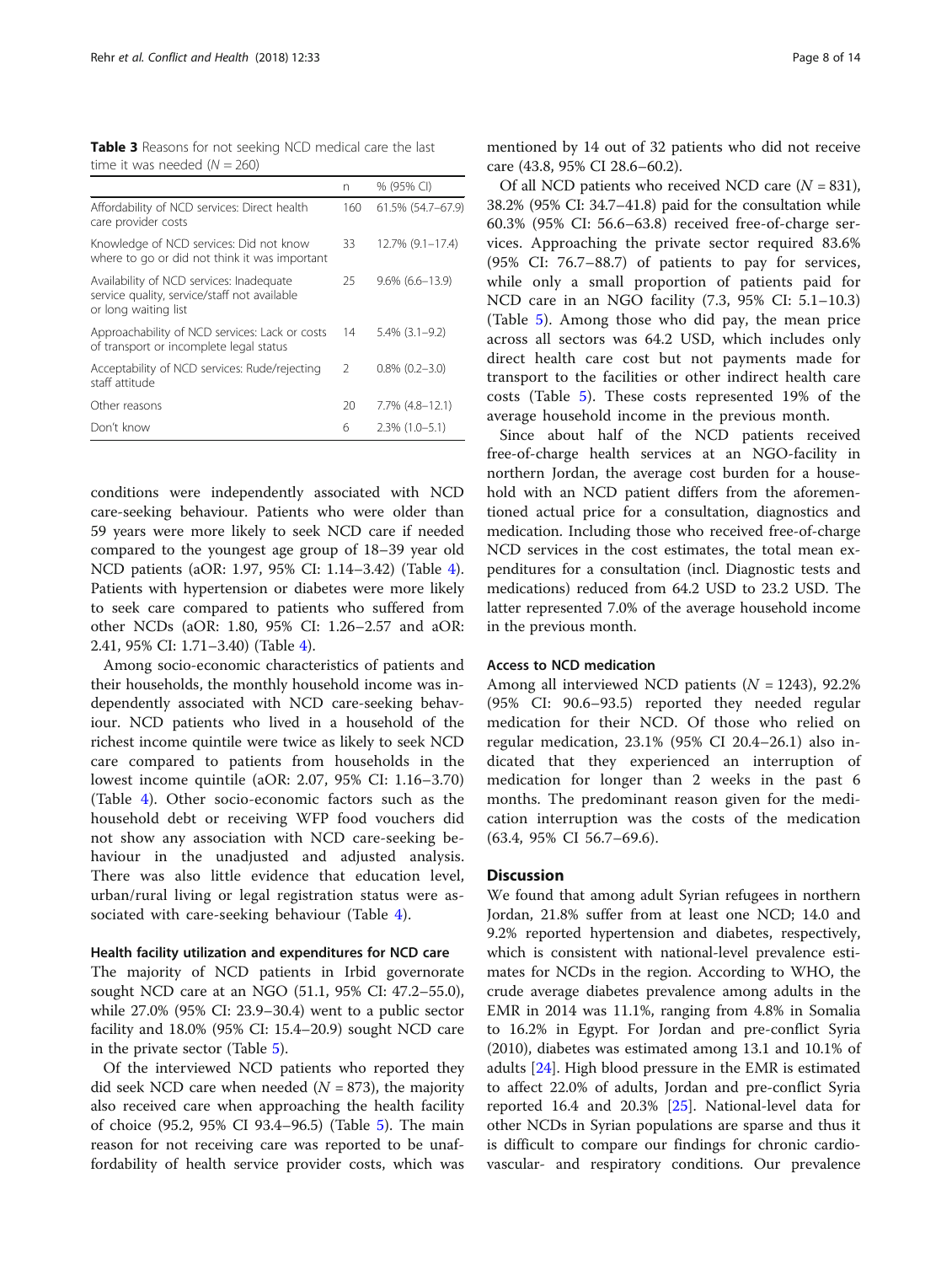|                                          | Did not seek NCD care<br>when needed | Did seek NCD care<br>when needed | Odds Ratios (OR): Sought NCD care<br>when needed |                         |                          |
|------------------------------------------|--------------------------------------|----------------------------------|--------------------------------------------------|-------------------------|--------------------------|
|                                          | % (n)                                | % (n)                            | Unadjusted OR<br>(95% CI)                        | Adjusted OR<br>(95% CI) | $p$ value<br>(Wald test) |
| Age groups                               |                                      |                                  |                                                  |                         |                          |
| $18 - 39$                                | 35.1% (68)                           | 65.0% (126)                      | reference                                        | reference               |                          |
| $40 - 59$                                | 23.2% (103)                          | 76.9% (342)                      | 1.79 (1.24-2.59)                                 | $1.16(0.77 - 1.76)$     | 0.039                    |
| $\geq 60$                                | 14.8% (48)                           | 85.2% (277)                      | 3.11 (2.02-4.81)                                 | $1.97(1.14 - 3.42)$     |                          |
| Gender                                   |                                      |                                  |                                                  |                         |                          |
| Male                                     | 23.1% (83)                           | 76.9% (276)                      | reference                                        | reference               |                          |
| Female                                   | 22.5% (136)                          | 77.5% (469)                      | $1.04(0.76 - 1.42)$                              | $0.98(0.69 - 1.38)$     | 0.891                    |
| Education                                |                                      |                                  |                                                  |                         |                          |
| None                                     | 18.3% (55)                           | 81.7% (245)                      | reference                                        | reference               |                          |
| Primary                                  | 23.8% (63)                           | 76.2% (202)                      | $0.72$ $(0.48 - 1.07)$                           | $1.07(0.67 - 1.70)$     | 0.674                    |
| Secondary and higher                     | 25.3% (101)                          | 74.7% (298)                      | $0.66$ $(0.46 - 0.96)$                           | $1.20(0.77 - 1.88)$     |                          |
| Physical disability                      |                                      |                                  |                                                  |                         |                          |
| No                                       | 23.5% (200)                          | 76.6% (653)                      | reference                                        |                         |                          |
| Yes                                      | 17.1% (19)                           | 82.9% (92)                       | $1.48(0.84 - 2.63)$                              |                         |                          |
| Legal status                             |                                      |                                  |                                                  |                         |                          |
| No                                       | 23.0% (41)                           | 77.0% (137)                      | reference                                        |                         |                          |
| Yes                                      | 22.7% (178)                          | 77.4% (608)                      | $1.02$ $(0.70 - 1.48)$                           |                         |                          |
| Conditions                               |                                      |                                  |                                                  |                         |                          |
| Any NCD but diabetes (type I/II)         | 30.4% (161)                          | 69.6% (369)                      | reference                                        | reference               |                          |
| Diabetes (type I/II)                     | 13.4% (58)                           | 86.6% (376)                      | $2.83$ $(2.03 - 3.94)$                           | $2.41(1.71 - 3.40)$     | < 0.001                  |
| Any NCD but hypertension                 | 31.5% (107)                          | 68.5% (233)                      | reference                                        | reference               |                          |
| Hypertension                             | 18.0% (112)                          | 82.1% (512)                      | 2.10 (1.53-2.88)                                 | $1.80(1.26 - 2.57)$     | 0.001                    |
| Any NCD but cardiovascular conditions    | 21.9% (154)                          | 78.1% (550)                      | reference                                        | reference               |                          |
| Cardiovascular conditions                | 25.0% (65)                           | 75.0% (195)                      | $0.84(0.61 - 1.16)$                              | $0.71(0.49 - 1.02)$     | 0.062                    |
| Any NCD but chronic respiratory diseases | 21.2% (176)                          | 78.8% (654)                      | reference                                        | reference               |                          |
| Chronic respiratory diseases             | 32.1% (43)                           | 67.9% (91)                       | $0.57(0.37 - 0.87)$                              | $1.03(0.63 - 1.69)$     | 0.904                    |
| Any NCD but cancer                       | 22.5% (211)                          | 77.6% (729)                      | reference                                        |                         |                          |
| Cancer                                   | 33.3% (8)                            | 66.7% (16)                       | $0.58(0.24 - 1.37)$                              |                         |                          |
| Any NCD but thyroid disease              | 22.3% (189)                          | 77.7% (658)                      | reference                                        | $\overline{a}$          |                          |
| Thyroid disease                          | 25.6% (30)                           | 74.4% (87)                       | $0.83$ $(0.54 - 1.29)$                           |                         |                          |
| Household size                           |                                      |                                  |                                                  |                         |                          |
| 1-5 members                              | 26.2% (68)                           | 73.9% (192)                      | reference                                        | reference               |                          |
| 6-10 members                             | 23.0% (133)                          | 77.0% (446)                      | $1.19(0.84 - 1.68)$                              | $1.17(0.81 - 1.70)$     | 0.200                    |
| 11-25 members                            | 14.4% (18)                           | 85.6% (107)                      | 2.11 (1.17-3.78)                                 | $1.80(0.94 - 3.41)$     |                          |
| Income                                   |                                      |                                  |                                                  |                         |                          |
| Lowest (first quintile)                  | 25.3% (61)                           | 74.7% (180)                      | reference                                        | reference               |                          |
| (2nd quintile)                           | 25.3% (68)                           | 74.7% (201)                      | $1.00(0.69 - 1.45)$                              | $0.96(0.65 - 1.41)$     |                          |
| (3rd quintile)                           | 23.3% (27)                           | 76.7% (89)                       | $1.12(0.67 - 1.87)$                              | $0.99(0.58 - 1.69)$     | 0.076                    |
| (4th quintile)                           | 23.9% (43)                           | 76.1% (137)                      | $1.08(0.72 - 1.63)$                              | $1.00(0.66 - 1.53)$     |                          |
| Highest (5th quintile)                   | 12.7% (20)                           | 87.3% (138)                      | 2.34 (1.36-4.02)                                 | 2.07 (1.16-3.70)        |                          |

<span id="page-8-0"></span>

| <b>Table 4</b> Factors associated with NCD care-seeking behaviour ( $N = 964$ ). Fully adjusted aOR controlled for age, gender, education, |  |  |
|--------------------------------------------------------------------------------------------------------------------------------------------|--|--|
| diabetes, hypertension, chronic respiratory disease, cardiovascular condition, household income and household size                         |  |  |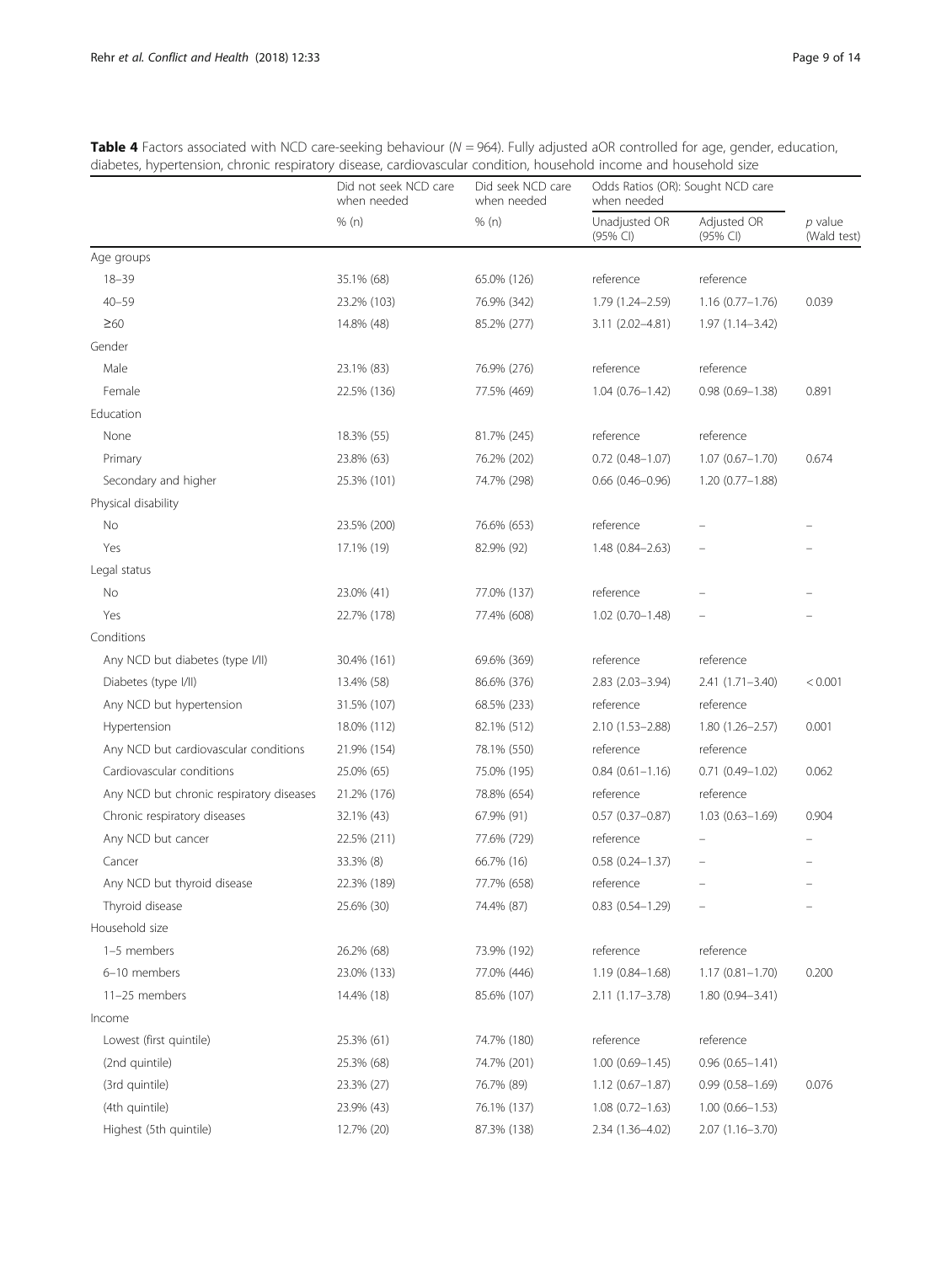|                                      |                                  | <b>Table 4</b> Factors associated with NCD care-seeking behaviour ( $N = 964$ ). Fully adjusted aOR controlled for age, gender, education, |
|--------------------------------------|----------------------------------|--------------------------------------------------------------------------------------------------------------------------------------------|
|                                      |                                  | diabetes, hypertension, chronic respiratory disease, cardiovascular condition, household income and household size (Continued)             |
| Did not seek NCD care<br>when needed | Did seek NCD care<br>when needed | Odds Ratios (OR): Sought NCD care<br>when needed                                                                                           |

|                                      | when needed | when needed | when needed                         |                           |                          |
|--------------------------------------|-------------|-------------|-------------------------------------|---------------------------|--------------------------|
|                                      | % (n)       | % (n)       | Unadjusted OR<br>$(95% \text{ Cl})$ | Adjusted OR<br>$(95%$ CI) | $p$ value<br>(Wald test) |
| Household in debt                    |             |             |                                     |                           |                          |
| No                                   | 19.6% (32)  | 80.4% (131) | reference                           |                           |                          |
| Yes                                  | 23.4% (187) | 76.7% (614) | $0.80(0.53 - 1.22)$                 | $\overline{\phantom{0}}$  |                          |
| Household received WFP food vouchers |             |             |                                     |                           |                          |
| No                                   | 30.4% (14)  | 69.6% (32)  | reference                           |                           |                          |
| Yes                                  | 22.3% (205) | 77.7% (713) | $1.52(0.81 - 2.85)$                 | $\overline{\phantom{0}}$  |                          |
| Location of household                |             |             |                                     |                           |                          |
| Rural                                | 23.0% (97)  | 77.0% (324) | reference                           |                           |                          |
| Urban                                | 22.5% (122) | 77.5% (421) | $1.03(0.76 - 1.41)$                 |                           |                          |
|                                      |             |             |                                     |                           |                          |

estimates are also largely comparable with findings from a national representative survey conducted in 2014 among non-camp Syrian refugees in Jordan [[4,](#page-13-0) [15\]](#page-13-0).

By applying our findings to UNHCR Syrian refugee statistics for Jordan [\[2\]](#page-13-0), we estimate that approximately 60,041 Syrian adults with at least one NCD including diabetes, hypertension, cardiovascular conditions, respiratory- and thyroid disease or cancer currently live outside the refugee camps in Jordan. Hypertension, diabetes and cardiovascular conditions cause the highest number of cases, i.e. 38,559, 25,339 and 15,699 patients.

We have also gained insight into the frequency and pattern of NCD multi-morbidities, which has to our knowledge not been reported before for this population. Almost half of the NCD patients suffered from more than one NCD, which translates into 26,838 patients among all non-camp Syrian refugees in Jordan. The high burden from NCD multi-morbidities has important implications for health service planning: It has been previously shown that NCD patients with more than one condition can require more frequent health care visits including outpatient and inpatient care and might face higher out-of-pocket expenditures, depending on the health care system [\[26](#page-13-0)–[28](#page-13-0)]. Therefore, our findings highlight the importance for integrated health services for non-camp Syrian refugees, ideally at an easily accessible primary health care (PHC) level [[29](#page-13-0), [30](#page-13-0)]. By ensuring the capacity of health care providers to manage patients with a broad variety of different NCDs, including those with multiple conditions, patient consultations at numerous facilities could be reduced and consequently lessen the burden on the health care system as well as a potential financial burden on the patient. While not entirely avoidable, referrals to specialist practitioners, secondary or tertiary care level need to be efficient to avoid treatment delays or loss of follow-up of patients.

Furthermore, strong communication and coordination between facilities ensures good quality of clinical care, e.g. by reducing adverse events and can further avoid unnecessary investigations. Due to the high NCD multi-morbidity burden, these aspects are of high priority for NCD services targeting Syrian refugees in Jordan.

Consistent with other studies, we found that the prevalence of NCDs as well as multi-morbidities increases with age [\[26](#page-13-0)–[28](#page-13-0)]. A second important determinant for high NCD prevalence was a low level of education, which was also a risk factor for reporting NCD multi-morbidities in our study. A strong linkage between education and NCD single- and multi-morbidity has been reported previously and could be, at least partially, attributed to poorer health literacy, i.e. knowledge about behavioural risk factors for NCDs (such as smoking, physical inactivity and unhealthy diet) and/or preventive behaviour [[29,](#page-13-0) [31](#page-13-0)–[33](#page-13-0)]. Therefore, our findings suggest that key target groups for NCD prevention and control are the elderly and those with a lower or no education. Public health care providers need to be made aware of those most vulnerable groups in order to better target for example medical and preventative education: providing information about risk factors and preventative behaviour as well as detailed medical education will support an efficient patient self-management will avoid deterioration of conditions or the development of additional NCDs. It needs to be ensured that both, the elderly and those with a lower education are reached and messages are communicated in simple and understandable terms. Both, administrative- and infrastructural adaptations within health facilities should to be additionally considered. Among others, this can include simple registration- and referral procedures, ensuring more time for appointments or removing physical barriers to access facilities [[34](#page-13-0), [35\]](#page-13-0).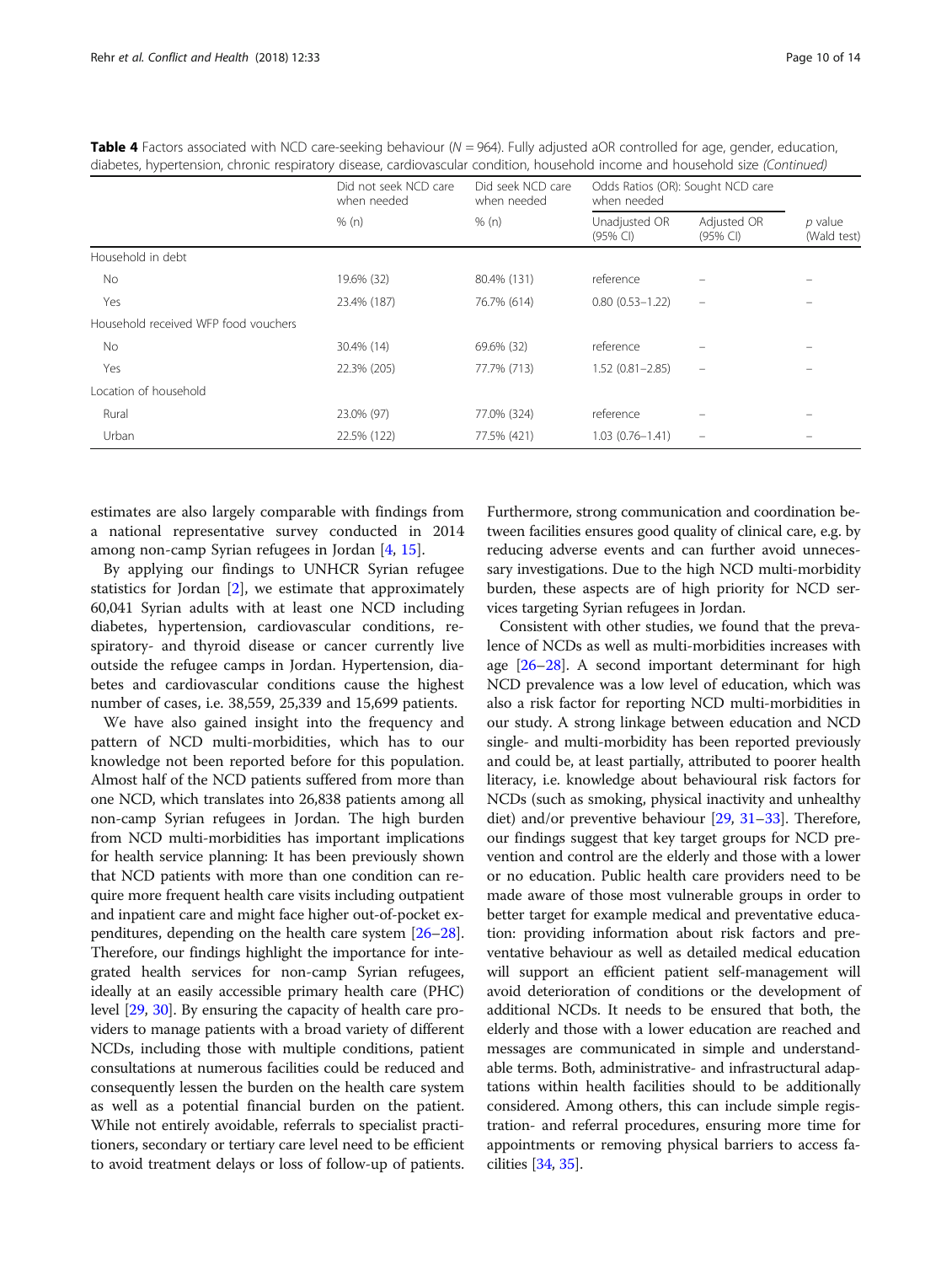<span id="page-10-0"></span>

| Table 5 Health sector utilization and out-of-pocket expenditures for NCD care. (a) Proportion of all NCD patients who sought care, (b) among those NCD patients who sought |           |                       |                |                       |                |                                            |             |                   |                |                       |             |                     |
|----------------------------------------------------------------------------------------------------------------------------------------------------------------------------|-----------|-----------------------|----------------|-----------------------|----------------|--------------------------------------------|-------------|-------------------|----------------|-----------------------|-------------|---------------------|
| care in the respective sector, (c) among those NCD patients who received care in the respective sector. (Exchange rate 1.0 JOD = 1.41 USD, 12.08.2017)                     |           |                       |                |                       |                |                                            |             |                   |                |                       |             |                     |
|                                                                                                                                                                            |           | Public Sector         |                | Private Sector        | <b>SPN</b>     |                                            |             | Other sectors     |                | Unknown sector        | Total       |                     |
|                                                                                                                                                                            | $\subset$ | % (95% CI             | $\subset$      | % (95% CI)            | $\subset$      | % (95% Cl)                                 | $\subset$   | % (95% CI)        | $\subset$      | % (95% Cl)            | $\subset$   | €<br>% (95%         |
| Sector in which NCD care was sought (a)<br>$(N = 873)$                                                                                                                     | 236       | 27.0% (23.9-30.4)     | 157            | 18.0% (15.4–20.9)     | 46             | 51.1% (47.2–55.0)                          | 23          | $2.6%$ (1.6-4.2)  |                | $11 \t13\% (0.7-2.3)$ |             |                     |
| Receiving NCD care (b)                                                                                                                                                     | $N = 236$ |                       | $N = 157$      |                       | $N = 446$      |                                            | $N = 23$    |                   | $N = 11$       |                       | $N = 873$   |                     |
| Received care                                                                                                                                                              |           | 224 94.9% (91.3-97.1) |                | 152 96.8% (92.5-98.7) |                | 438 98.2% (96.5–99.1) 12 52.2% (31.7–72.0) |             |                   | $\overline{5}$ | 45.5% (20.2-73.3)     | 831         | 95.2% (93.4-96.5)   |
| Did not receive care                                                                                                                                                       | $\approx$ | $4.2\%$ $(2.3-7.7)$   | 4              | $2.6%$ $(1.0 - 6.7)$  | $\infty$       | $1.8%$ $(0.9-3.5)$                         | $\supseteq$ | 43.5% (24.6-64.5) | $\circ$        | $\circ$               | 32          | $3.7\% (2.5 - 5.3)$ |
| No answer                                                                                                                                                                  |           | $0.9% (0.2 - 3.3)$    |                | 0.6% (0.01–4.4)       | O              |                                            |             | 4.4% (0.6-25.8)   | $\circ$        | 54.6% (26.7-79.8)     | $\supseteq$ | $1.2\%$ $(0.6-2.1)$ |
| Payment for NCD care (c)                                                                                                                                                   | $N = 224$ |                       | $N = 152$      |                       | $N = 438$      |                                            | $N = 12$    |                   | $N = 5$        |                       | $N = 831$   |                     |
| Paid for care                                                                                                                                                              | 154       | 68.8% (62.0-74.8)     | 127            | 83.6% (76.7-88.7)     | 32             | 7.3% (5.1-10.3)                            |             | 16.7% (4.0-49.2)  | $\sim$         | 40.0% (9.9-80.1)      | 317         | 38.2% (34.7-41.8)   |
| Did not pay for care                                                                                                                                                       | 8         | 28.6% (22.6-35.4)     | 25             | 16.5% (11.3-23.3)     | $\overline{5}$ | 91.6% (88.3-93.9)                          | Ō           | 75.0% (42.9-92.3) |                | 40.0% (9.9-80.1)      | 501         | 60.3% (56.6-63.8)   |
| No answer                                                                                                                                                                  | O         | 2.7% (1.2-5.8)        | 0              |                       | 5              | $1.1\%$ (0.5-2.7)                          |             | 8.3% (1.1-42.4)   |                | 20.0% (2.7-69.4)      | $\tilde{=}$ | $1.6% (0.9-2.9)$    |
| Out-of-pocket expenditures for NCD care                                                                                                                                    |           |                       |                |                       |                |                                            |             |                   |                |                       |             |                     |
| Among those who paid for NCD care (in USD)                                                                                                                                 |           |                       |                |                       |                |                                            |             |                   |                |                       |             |                     |
| Mean (SD)                                                                                                                                                                  | 134       | 34.0 (79.5)           | $\frac{5}{11}$ | 105.0 (229.1)         | $\overline{5}$ | 46.3 (152.4)                               |             | 283               |                | 35.4                  | 282         | 64.2 (167.5)        |
| Median (IQR)                                                                                                                                                               |           | 7.1 (4.2, 28.3)       |                | 42.5 (21.2, 70.7)     |                | 7.1 (5.7-18.4)                             |             | 283               |                | 35.4                  |             | 21.2 (7.1, 53.8)    |
| Including those who did not pay for NCD care (in USD)                                                                                                                      |           |                       |                |                       |                |                                            |             |                   |                |                       |             |                     |
| Mean (SD)                                                                                                                                                                  |           | 198 22.9 (67.2)       | 140            | 86.3 (212.1)          | 432            | 3.2(41.8)                                  | $\supseteq$ | 2.8 (8.9)         | 3              | 11.7 (20.4)           | 783         | 23.2 (105.1)        |
| Median (IQR)                                                                                                                                                               |           | 4.2 (0, 14.2)         |                | 28.3 (9.9, 70.7)      |                | 0(0, 0)                                    |             | $(0 - 0)$         |                | $0(0-35.4)$           |             | 0(0, 7.1)           |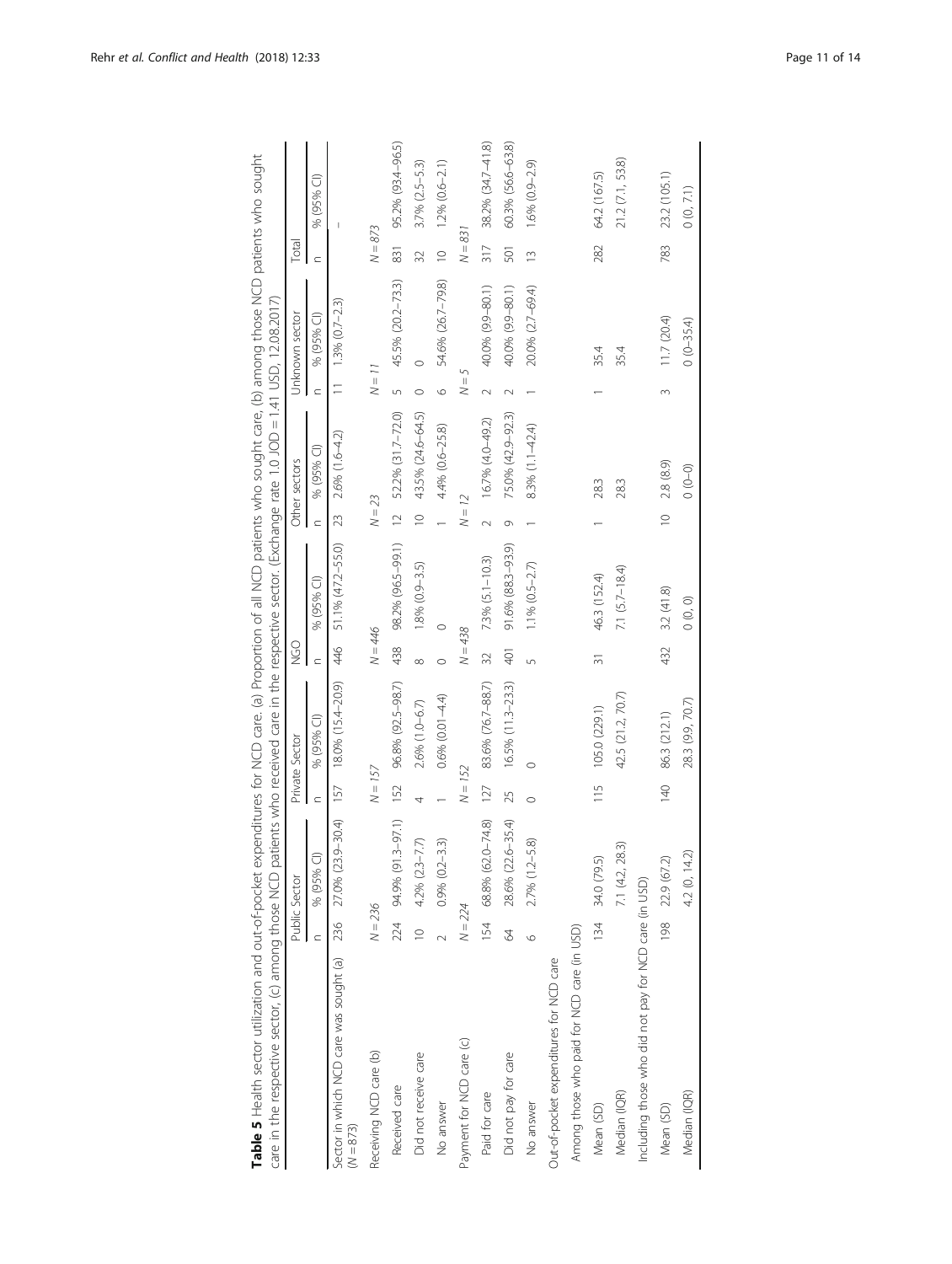The high NCD prevalence and NCD multi-morbidities pose an enormous burden for the Jordanian health care system, which also has to ensure NCD services for its own population that is similarly affected by NCDs [[24](#page-13-0), [25\]](#page-13-0). A Sector Vulnerability Assessment conducted by the Jordanian government in May 2015 revealed a shortage of health centres, hospital beds and physicians based on refugee and host population needs [[11](#page-13-0)]. Additionally, a survey conducted in 2014 among Syrian refugees in Jordan revealed unmet needs concerning specialized NCD care [[4,](#page-13-0) [15](#page-13-0), [16](#page-13-0)]. In light of the global funding shortages [[10](#page-13-0)], the Jordanian government adjusted its response: It adopted more developmental and national systems-strengthening strategies  $[11-13]$  $[11-13]$  $[11-13]$  $[11-13]$  and also introduced user-fees at public health facilities for Syrian refugees in Jordan at a subsidized rate [\[14](#page-13-0)].

Previous evidence of the impact of removing user fees for any health services is mixed: It can reduce the out of pocket expenditure by patients and is often linked to increased service utilization but the overall impact depends on the context and design the health care system [[17](#page-13-0)–[19](#page-13-0)]. Therefore, WHO recommends that a removal of user fees should be part of a comprehensive approach implemented together with additional other polices to avoid unintended consequences, such as a deterioration of service quality or availability [[17](#page-13-0)]. While the implementation of the aforementioned national crisis-response strategies are on-going in Jordan, it could be further explored if the removal of user fees for Syrian refugees are a possibility to reduce financial stress on refugees and increase access to health care without jeopardizing the national health care financing system and/or compromising quality.

Our survey reveals that in the context of changed policies, the majority of Syrian refugees in Irbid were still able to access NCD care the last time it was needed. However, we should stress that important unmet medical needs exist since almost one quarter of NCD patients who were interviewed in this study did not seek NCD care the last time it was needed. The main reported barrier was unaffordability of provider costs.

While the affordability we report on here is perceived by interviewees, it is apparent that the financial burden of NCD care for the households is significant: the average monthly household expenditure exceeded the income, so the vast majority of households were already in debt at the time of the survey. In the subsidized public health sector, more than two-thirds of the NCD patients had to pay provider costs, which accounted for 10.0% of their average monthly income. This is substantial for NCD care, which requires regular medical consultations.

Unsurprisingly, the analysis of factors associated with seeking NCD care indeed also showed that patients from households in the highest income quintile were more likely to seek care when needed compared to NCD patients from the lowest income quintile. There was however little evidence that other economic considerations, including being in debt or the receipt of additional benefits such as WFP vouchers, were important factors associated with NCD care-seeking behaviour. These observations suggest that the economic assessment of a household was incomplete and there may be additional circumstances, which affect a household's ability to pay for NCD services. A more comprehensive economic analysis could, for example, also look at savings or the ability to sell assets or services [[36](#page-13-0)].

A survey conducted prior to the introduction of user fees reported that 84.7% of all Syrian refugees in Jordan did not seek NCD care; the estimates were higher in northern Jordan (89%) than in other regions [[4,](#page-13-0) [15](#page-13-0)]. While our estimates are lower (77%), a direct comparison between these studies should be done cautiously as there were some differences in survey methodologies, i.e. geographic sampling areas and definitions of regions, the assessed NCDs and differences in definitions of locations/facilities considered for NCD care [[4,](#page-13-0) [15](#page-13-0), [16](#page-13-0)].

We also found that unaffordability was the main reason that about a quarter of NCD patients experienced an interruption of NCD medication supply in the previous 6 months. Ensuring uninterrupted medication supply is key to avoid exacerbations and complications of medical conditions for NCD patients and is thus a priority intervention to limit the risk for even more complex and/ or costly treatments  $[6, 8]$  $[6, 8]$  $[6, 8]$ . Therefore, a detailed analysis of the main cost-drivers for NCD medications in Jordan could be undertaken to identify opportunities for cost reduction to levels that are more affordable for Syrian refugees. Building on the successful experiences of price reductions for HIV/TB medications and diagnostics [[37](#page-13-0)–[39\]](#page-13-0), humanitarian pricing models, pooled procurements and preferential usage of generic brands could be opportunities for national and global initiatives to improve access to NCD medications for Syrian refugees as well as all NCD patients in other high-burden countries.

Because our findings on individual NCD prevalence are largely comparable with national level estimates and results from previously conducted national-level surveys among Syrian refugees [[4,](#page-13-0) [15](#page-13-0), [24](#page-13-0), [25\]](#page-13-0), we believe that our findings can be generalized to Syrian refugees in other parts of Jordan although this must be done with caution as there may be differences in NCD care-seeking behaviour across the regions in Jordan  $[16]$  $[16]$ . It is important to emphasise though that this does not limit the relevance of our study as Irbid governorate hosts the second largest Syrian refugee community after Amman and is a centre for humanitarian response in Jordan [\[2](#page-13-0)]. The sample size in this study was large and thus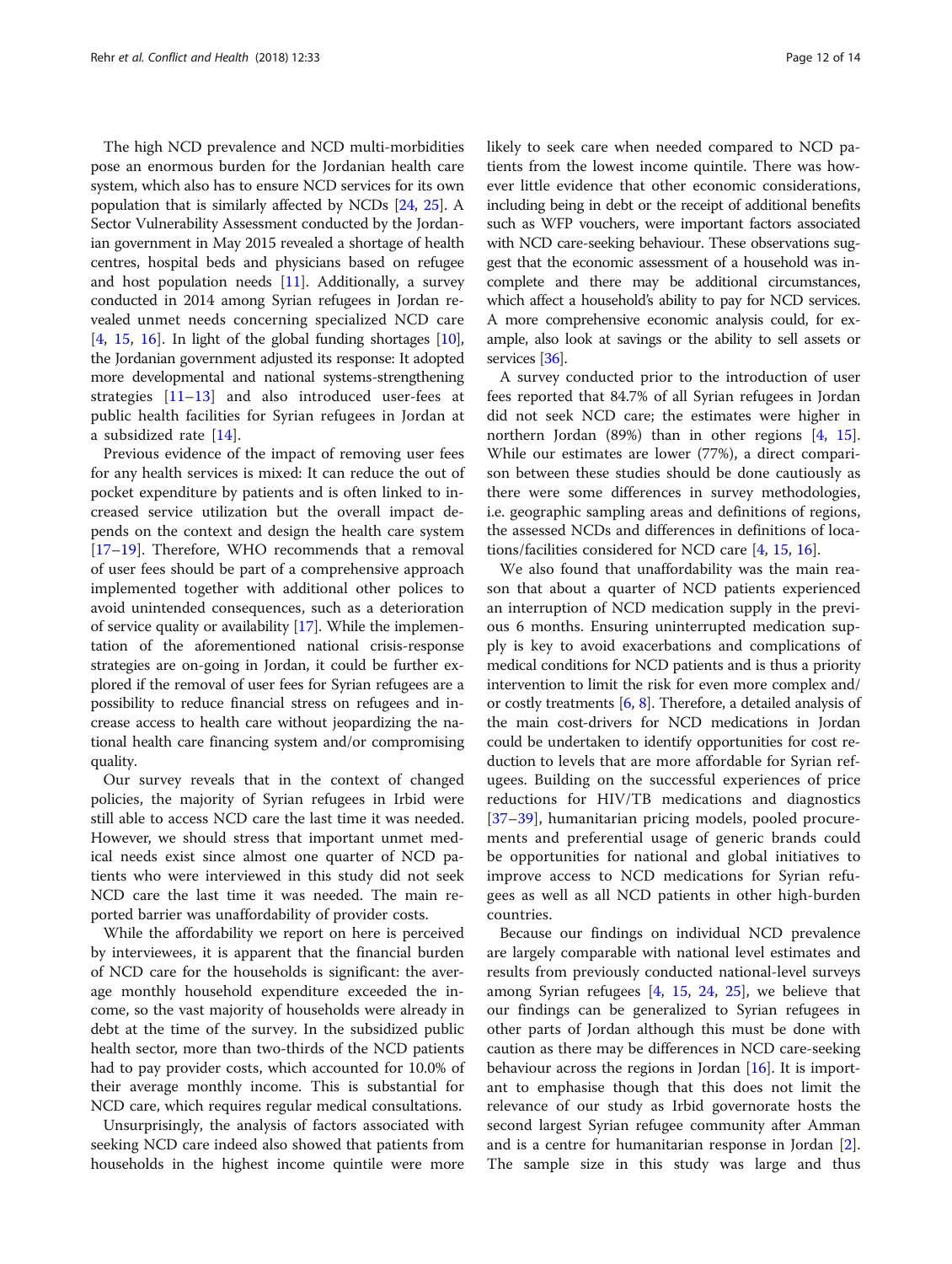<span id="page-12-0"></span>provides robust evidence to inform the humanitarian response in Irbid governorate.

This study had several limitations: NCD patients were selected based on self-reported conditions without further verification of medical records by the data collectors. This could lead to over-or under-reporting of NCDs. This methodology was unable to capture undiagnosed NCD patients, which could lead to an underestimation of NCD burden. Although data collectors were specifically trained to search for the nearest Syrian families and not preselect by type of house or shelter, we have not specifically attempted to track families living in informal tented settlements and thus our data might be over-reporting NCD prevalence and access to care for Syrian refugees in stable living conditions. The sampling design used snowball sampling, which can lead to a sampling bias if interviewed families preferentially referred to family or friends instead of the nearest family. However, the intra-cluster referral chain to households was often interrupted during the survey, as Syrian households were often hesitant to directly refer to another household and rather gave general directions to apartment blocks or streets. Hence the impact of clustering is assumed to be low. Due to cross-sectional study-design, unmeasured confounders might affect some results, such as determinants of NCDs or factors associated with care-seeking behaviour.

#### Conclusions

In this study, we provide important evidence to inform the humanitarian response addressing the NCD burden among Syrian refugees in Jordan. The burden of NCDs is high among Syrian refugees and almost half of the NCD patients suffer from multiple NCDs. Furthermore, the elderly and those with a lower level of education should be target groups for NCD prevention, treatment and care. These findings are important considerations for NCD service capacity and for developing comprehensive and approaches targeted to individual patient needs.

About a quarter of NCD patients did either not access the medical care they needed or experienced an interruption of medication; unaffordability was the main barrier to care. To remove those barriers, several options could be explored, including waiving the user fees or reducing costs for medications through humanitarian pricing models at national or global level.

Nevertheless, while the Jordanian government implements a strategy focusing on strengthening all sectors to respond to the Syrian crisis, it is still essential that international donors agencies and countries fulfill their commitment to support the national- as well as the regional crisis response.

# Additional files

[Additional file 1:](https://doi.org/10.1186/s13031-018-0168-7) Table S1. Socio-demographic and economic description of adult Syrian refugees ( $N = 8041$ ). (DOCX 20 kb)

[Additional file 2:](https://doi.org/10.1186/s13031-018-0168-7) Table S2. Most frequently reported single- and multimorbidities among adults with at least one NCD.  $(N = 1756)$ . (DOCX 14 kb)

#### Abbreviations

(a)OR: (adjusted) Odds ratio; (a)PR: (adjusted) Prevalence ratio; GIS: Geographic information system; GPS: Global positioning system; MoH: Ministry of Health; MOI: Ministry of Interior; MSF: Médecins Sans Frontières; NCD: Non-communicable disease; NGO: Non-governmental organization; PHC: Primary Health Care; UNHCR: United Nations High Commission for Refugees; WFP: World Food Program; WHO: World Health Organization

#### Funding

This study was funded by Médecins Sans Frontières. The funder of the study had no role in the study design, data collection, data analysis and interpretation and writing of this article. The corresponding author had full access to all the data in the study and is the final responsible.

#### Availability of data and materials

The dataset supporting the conclusions of this article is available upon request.

#### Authors' contributions

MR designed the study, developed the protocol, collected, analyzed and interpreted the data and wrote the manuscript. MS contributed to study design, data interpretation and reviewed the manuscript. SE supported the data collection and interpretation and reviewed the manuscript. SO supported the data collection and interpretation and reviewed the manuscript. IAB contributed to study design and protocol development and reviewed the manuscript. CA supported the data analysis and reviewed the manuscript. PvdB contributed to result interpretation and reviewed the manuscript. AD contributed to study design and reviewed the manuscript. AA contributed to data interpretation and reviewed the manuscript. MA contributed to data interpretation and reviewed the manuscript. SG contributed to data interpretation and reviewed the manuscript. AL supported designing the study and protocol development, data analysis and interpretation and reviewed the manuscript. All authors read and approved the final manuscript.

#### Ethics approval and consent to participate

The study was conducted in accordance with the World Medical Assembly (WMA) Declaration of Helsinki - Ethical Principles for Medical Research Involving Human Subjects. The study protocol was approved by the Ethical Review Board of MSF (ID 1612). It was also presented to the ethics committee of the Ministry of Health of Jordan and received approval.

#### Competing interests

The authors declare that they have no competing interests.

#### Publisher's Note

Springer Nature remains neutral with regard to jurisdictional claims in published maps and institutional affiliations.

#### Author details

<sup>1</sup>Médecins Sans Frontières, Operational Centre Amsterdam, Amman, Jordan. <sup>2</sup>School of Medicine, Cardiff University, Cardiff, UK. <sup>3</sup>Médecins Sans Frontières Operational Centre Amsterdam, London, UK. <sup>4</sup>Ministry of Health, Amman Jordan. <sup>5</sup>Médecins Sans Frontières, Operational Centre Amsterdam, Amsterdam, The Netherlands.

#### Received: 12 September 2017 Accepted: 17 May 2018 Published online: 11 July 2018

#### References

1. United Nations High Commissioner for Refugees (UNHCR). Syria Regional Refugee Response [Internet]. 2017 [Accessed 28 Jan 2018]. Available from: <http://data.unhcr.org/syrianrefugees/regional.php>